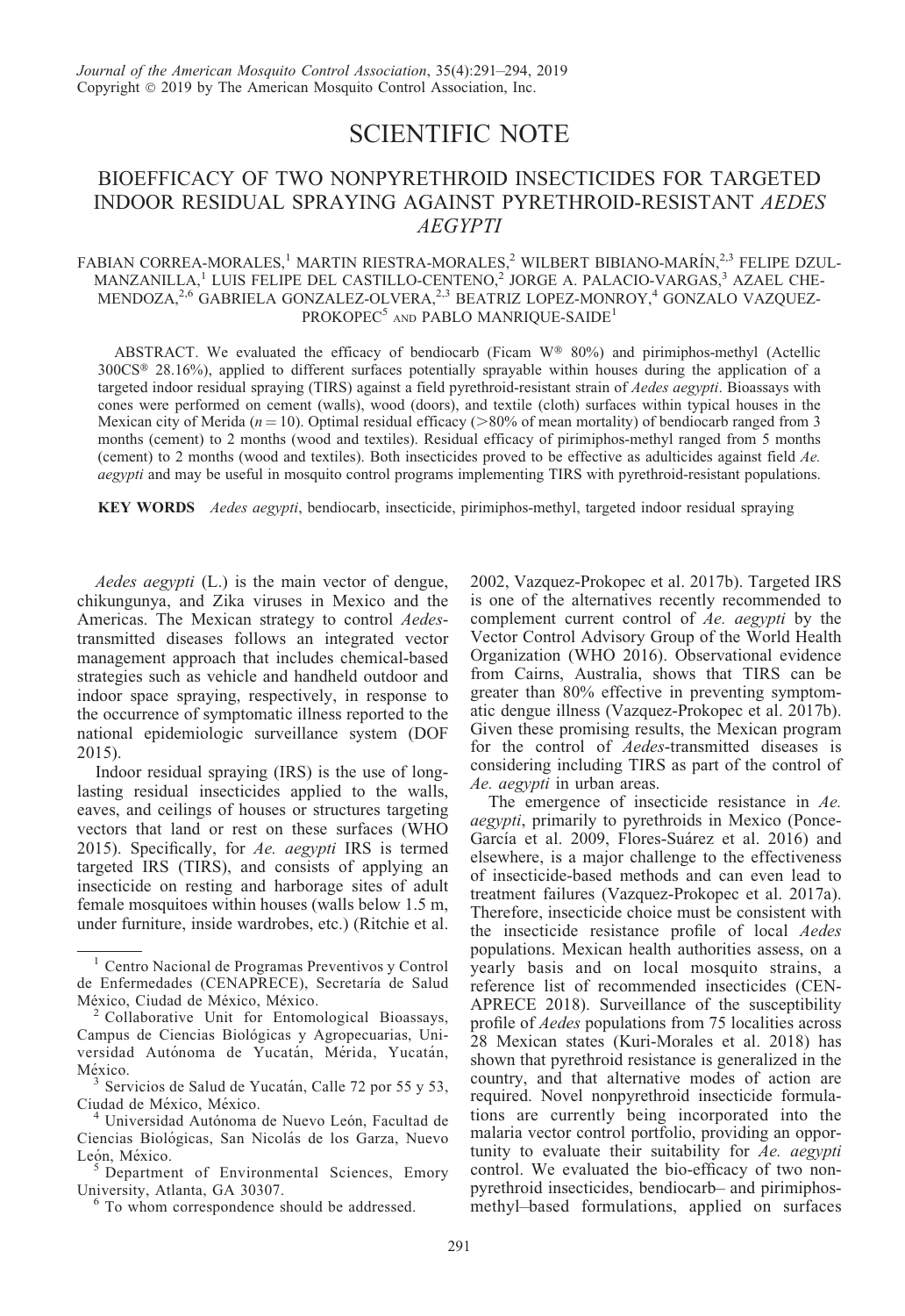| Posttreatment<br>interval<br>(month) | Bendicarb      |                                                        |                                                                                                                                                                                                                                                                                                                                                                                                                                                                                                                                                                                                                                                                            | Pirimiphos-methyl |                                                                                                                               |                |
|--------------------------------------|----------------|--------------------------------------------------------|----------------------------------------------------------------------------------------------------------------------------------------------------------------------------------------------------------------------------------------------------------------------------------------------------------------------------------------------------------------------------------------------------------------------------------------------------------------------------------------------------------------------------------------------------------------------------------------------------------------------------------------------------------------------------|-------------------|-------------------------------------------------------------------------------------------------------------------------------|----------------|
|                                      | Cement         | Wood                                                   | Cloth<br>99.6 (95.1–100) 99.2 (94.2–100) 99.1 (93.9–100) 99.0 (94.0–100) 99.2 (94.6–100) 99.0 (94.0–100)                                                                                                                                                                                                                                                                                                                                                                                                                                                                                                                                                                   | Cement            | Wood                                                                                                                          | Cloth          |
| 4<br>6<br>8                          | $2.2(0.7-4.5)$ | $29.6(21.6-38.3)$ 17.7 $(11.4-24.9)$<br>7.4 (0.0–78.4) | 93.3 (89.4–96.2) 97.0 (94.2–98.6) 98.7 (97.2–100) 99.0 (97.0–100) 98.2 (96.3–99.4) 99.0 (97.0–100)<br>99.1 (97.3–99.9) 94.9 (91.4–97.3) 93.9 (89.8–96.7) 97.0 (95.0–99.0) 92.0 (87.6–95.2) 93.0 (90.0–96.0)<br>$87.7$ $(82.2-92.1)$ $57.2$ $(47-66.9)$ $72.1$ $(62.5-80.5)$ $88.0$ $(83.7-91.1)$ $69.8$ $(61.5-77.7)$ $77.9$ $(72.8-82.1)$<br>49.6 (39.8–59.0) 45.0 (34.9–55.2) 41.1 (31.2–52.2) 89.2 (85.7–93.0) 64.9 (56.0–73.5) 66.0 (60.0–71.9)<br>50.0 (40.7–59.5) 20.8 (14.5–28.8) 21.5 (14.3–30.0) 86.0 (81.7–90.0) 57.8 (48.4–67.0) 57.1 (51.2–63.3)<br>$10.6 (6.4-16.4)$ $6.7 (3.4-11.4)$ $1.5 (0.1-3.8)$ $70.6 (64.2-76.2)$ $18.6 (12.4-26.3)$ $13.9 (9.9-18.3)$ |                   | $9.5(5.6-15.0)$ $71.0(65.6-76.6)$ $55.5(45.9-65.2)$ $50.0(43.8-56.3)$<br>7.5 $(0.0-79.2)$ 31.5 $(25.7-37.8)$ 6.1 $(2.9-10.2)$ | $4.0(2.0-7.1)$ |
| 9                                    | $6.7(0-70.1)$  | $7.6(0.0-79.0)$                                        | $7.7(0.0-79.9)$                                                                                                                                                                                                                                                                                                                                                                                                                                                                                                                                                                                                                                                            |                   | $10.0$ (7-14.2) $7.6$ (0-78.3) $8$ (0.0-80.2)                                                                                 |                |

Table 1. Percentage of mortality (95% confidence intervals) and residual efficacy observed in cone bioassays with the application of bendicarb (Ficam®W) and pirimiphos-methyl (Actellic®300CS) formulations to different surfaces against the pyrethroid-resistant San Lorenzo strain of Ae. aegypti after 24 h.

typical of urban houses, against a field pyrethroidresistant local strain of Ae. aegypti in the city of Merida, Mexico.

Ten typical single-story houses, constructed with wooden bricks and cement, with wooden doors and standard furniture (sofa, chairs, typically with textile materials) were selected from Merida volunteer collaborators. Houses have a living–dining room, most of them have 2 bedrooms and a kitchen and bathroom; they also have a patio (backyard). The pyrethroid-resistant strain of Ae. aegypti employed (San Lorenzo strain), is phenotypically resistant to pyrethroids with knockdown resistance alleles Ile1016 and Cys1534 (Deming et al. 2016). The strain is maintained in the insectary of the Collaborative Unit of Biological Bioassays (UCBE) of the Universidad Autonoma de Yucatan.

Spraying was carried out following the WHO guidelines (WHO 2015): bendiocarb 125-g sachet wettable powder (Bayer Environmental Science of Mexico, Mexico City, Mexico) at a concentration of 80% and pirimiphos-methyl 833-ml bottle capsule suspension (Syngenta of Mexico, Mexico City, Mexico) at a concentration of 28.16%. Both insecticides were mixed in 7.5 liters of water and applied with a manual compression sprayer IK-Vector Control Super<sup>®</sup> (Goizper Group, Antzuola, Spain) with mouthpiece 8002EVP and Goizper lowpressure control flow valve (output pressure 1.5 bar) to provide a flow rate of 580 ml/min ( $\pm$  5%), and a dose of 0.407 and 0.955 g  $\text{Al/m}^2$  for bendiocarb and pirimiphos-methyl, respectively. We conducted TIRS in all houses, following the procedures described in Dunbar et al. (2019) for TIRS resting sites.

Twenty-four hours after insecticide application, WHO cone bioassays (WHO 2006) were performed on 3 surface types of each house: cement, wood, and textile. Three standard cones were fixed at 3 different heights (0.5, 1.0, and 1.5 m from the floor) on cement walls and wooden doors, and the 3 cones were fixed along the total surface of the back side of sofa cushions (textile). Ten Ae. aegypti  $F_1$  females (only fed with a 10% sucrose solution) were introduced into each cone using a manual aspirator. Mosquitoes were exposed to the treated surfaces for 30 min then transferred to holding chambers and maintained with 10% sucrose solution under controlled insectary conditions at UCBE (26  $\pm$  1°C and 80  $\pm$  5% RH). Residual efficacy of insecticides was immediately evaluated at 24 h after the initial application and monitored monthly for 9 months (April–December of 2017) after insecticide application, which corresponded to the end of the dry season through the end of the rainy season. Bioassays were also carried out in untreated control surfaces within the same houses (3 set of cones by type of surface), using the same methodology.

Binary data characterizing individual mosquito mortality  $(1 = yes; 0 = no)$  was used in binomial generalized linear mixed models (GLMM) with time as fixed effects and house as a random intercept. A total of 6 models were run (1 per surface) and used to calculate mean predicted mortality  $\pm$  95% confidence interval (CI) (Table 1). Mortality data were used to infer the maximum residual efficacy (defined as the number of months for which mortality was higher than 80%). Due to the null mortality in controls, data transformation (Abbott equation) was not necessary (Abbott 1925). All analyses were performed with R 3.4.4. The R software package INLA (Lindgren and Rue 2015) was used to run the GLMM.

As shown in Table 1, the maximum residual efficacy  $(>\!\!80\!\!%$  mortality) of bendiocarb against the resistant field strain was maintained for up to 3 months on concrete surfaces (87.7% mortality, 95%  $CI = 82.2-92.1$  and up to 2 months on wooden surfaces (94.9%, 91.4–97.3) and textiles (93.9%, 89.8–96.7). For pirimiphos-methyl, the maximum residual efficacy was observed up to 5 months on concrete surfaces (86.0%, 81.7–90.0) and up to 2 months on wooden surfaces (92.0%, 87.6–95.2) and textiles (93.0%, 90.0–96.0) (Table 1). No mosquito mortality was recorded in the control cones.

Historical evidence has shown that, when expeditiously implemented, residual insecticide applica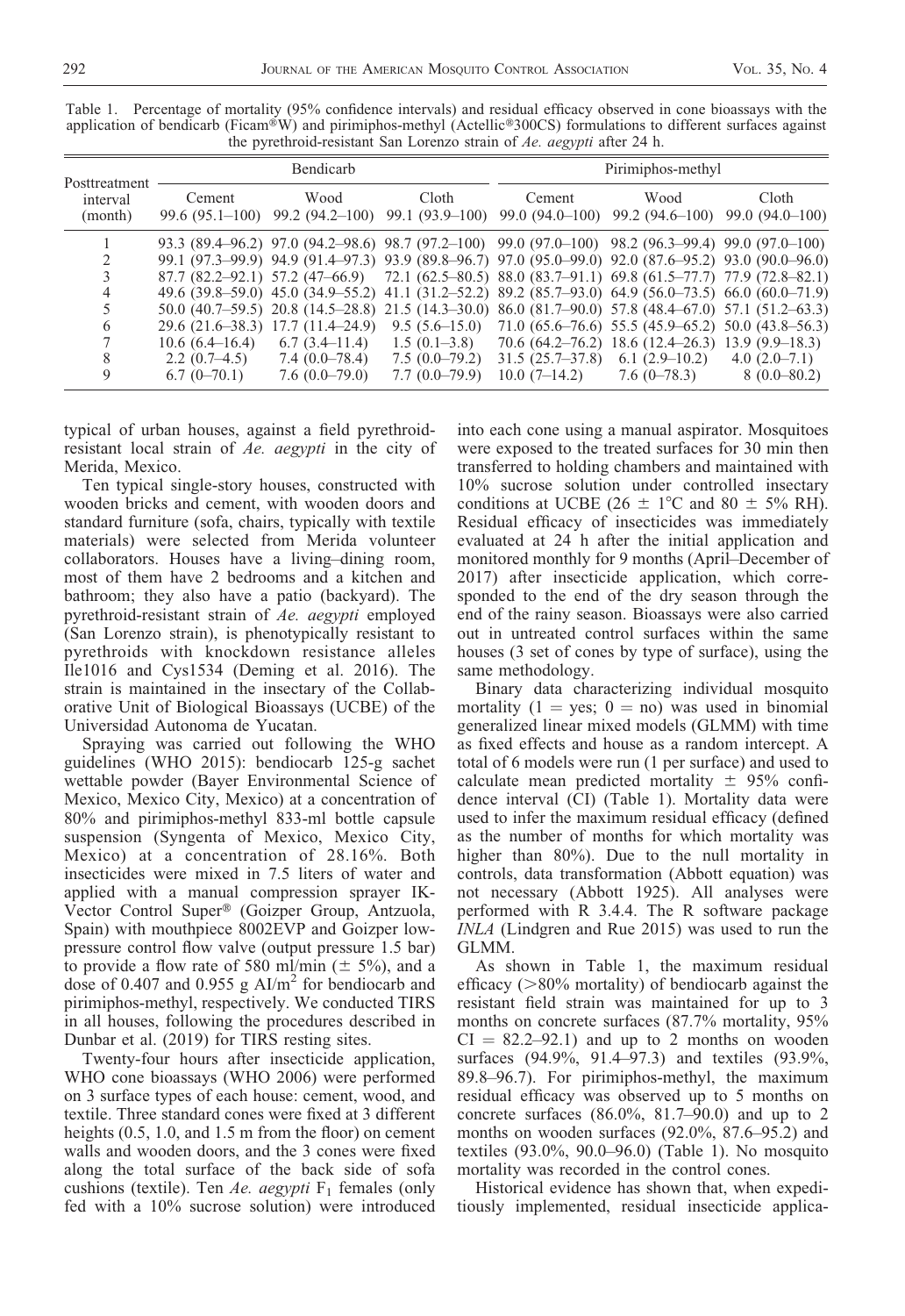tions can significantly reduce Aedes transmitted diseases; IRS either alone (Giglioli 1948), or in combination with larval control (Nathan and Giglioli 1982), contributed to the elimination of Ae. aegypti and dengue from (British) Guyana and the Cayman Islands, respectively. Despite this evidence, the fact that it is time consuming and dependent on specialized human resources has limited IRS widespread adoption by *Aedes* control programs due to the perceived challenge of scaling up the intervention over large urban areas. Studies performed in experimental houses in Mexico show that TIRS provides an entomological impact similar to spraying entire walls (as performed in classic IRS), but in a fraction of the time  $(<18\%)$  and insecticide volume  $(<30\%)$  compared to classic IRS (Dunbar et al. 2019).

A shift in the conceptualization directed to the field implementation of IRS to control Ae. aegypti in urban areas includes: 1) modifying insecticide application sites for TIRS to account for Ae. aegypti indoor resting behavior, 2) piloting novel insecticide formulations that have high residual activity and to which Ae. *aegypti* is susceptible; and last but not least, 3) changing the intervention delivery from reactive (after detection of symptomatic cases) to proactive (prior to peak Aedes-borne virus transmission season) (Hladish et al. 2018).

The residual efficacy observed with both insecticides on the concrete surfaces (walls) is in concordance with those reported by the WHO (2015): pirimiphos-methyl CS from 4 to 6 months and bendiocarb WP from 2 to 6 months of duration of effective action. Given that cement constitutes the most prevalent surface found in urban settings and considering the difficulty of maintaining high residual efficacy in wood or cloth surfaces, our findings identify several insecticide molecule alternatives to pyrethroids for use in urban TIRS. Our study also shows the value of carbamate and organophosphate chemistries to control pyrethroidresistant Ae. aegypti. As Ae. aegypti resistance to pyrethroid insecticides is reported with increasing frequency (Moyes et al. 2017), it is crucial to select a chemical that maximizes insecticide efficacy. Both bendiocarb and pirimiphos-methyl showed high acute mortality within their expected residual efficacy and could be used as alternatives to pyrethroids in those areas where insecticide resistance may challenge vector control operations.

We thank the residents of Merida for allowing the use of their homes for this study and to UCBE field and insectary staff. This project received support from Emory Global Health Institute and Marcus Foundation (project 00052002), Emory Global Health Institute Seed Grant (project 79816), Centers for Disease and Prevention (CDC; OADS BAA 2016-N-17844), and Mexico's CONACYT (project 255141). The findings and conclusions in this paper are those of the authors and do not necessarily represent the official position of the CDC. The

funders had no role in the study design, data collection, data analysis, decision to publish, or preparation of the manuscript. Mention of trade names or commercial products in this publication is solely for the purpose of providing specific information and does not imply recommendation or endorsement by the institutions involved in this study.

## REFERENCES CITED

- Abbott WS. 1925. A method of computing the effectiveness of an insecticide. J Econ Entomol 18:265–267.
- CENAPRECE [Centro Nacional de Programas Preventivos y Control de Enfermedades]. 2018. Lista de productos recomendados por el CENAPRECE 2018 [Internet] [accessed April 30, 2018]. Available from: https:// www.gob.mx/salud/cenaprece/documentos/lista-deproductos-recomendados-por-el-cenaprece-2018.
- Deming R, Manrique-Saide P, Medina Barreiro A, Koyoc Cardeña EU, Che-Mendoza A, Jones B, Liebman K, Vizcaino L, Vazquez-Prokopec G, Lenhart A. 2016. Spatial variation of insecticide resistance in the dengue vector Aedes aegypti presents unique vector control challenges. Parasit Vectors 9:1–10.
- DOF [Diario Oficial de la Federación]. 2015. Norma Oficial Mexicana NOM-032-SSA2-2014, Para la vigilancia epidemiológica, promoción, prevención y control de las enfermedades transmitidas por vectores [Internet]. Secretaria de Gobernación. México, DF [accessed July 17, 2017]. Available from: http://www.dof.gob.mx/nota\_ detalle.php?codigo=5389045&fecha=16/04/2015.
- Dunbar M, Correa-Morales F, Dzul-Manzanilla F, Medina-Barreiro A, Bibiano-Marín W, Morales-Ríos E, Vadillo-Sánchez J, López-Monroy B, Ritchie S, Lenhart A, Manrique-Saide P, Vazquez-Prokopec G. 2019. Efficacy of novel indoor residual spraying methods targeting pyrethroid-resistant Aedes aegypti within experimental houses. PLoS Negl Trop Dis 13:e0007203.
- Flores-Suárez AE, Ponce-García G, Lopez-Monroy B, Villanueva-Segura OK, Rodriguez-Sánchez J, Manrique-Saide P. 2016. Current status of the insecticide resistance in Aedes aegypti (Diptera: Culicidae) from Mexico. In: Trdan S, ed. Insecticides resistance. London, United Kingdom: InTech, Editors. p. 99–109.
- Giglioli G. 1948. An investigation of the house-frequenting habits of mosquitoes of the British Guiana coastland in relation to the use of DDT. Am J Trop Med Hyg  $28:43-$ 70.
- Hladish TJ, Pearson CAB, Patricia Rojas D, Gomez-Dantes H, Halloran ME, Vazquez-Prokopec GM, Longini IM. 2018. Forecasting the effectiveness of indoor residual spraying for reducing dengue burden. PLoS Negl Trop Dis 12:e0006570.
- Kuri-Morales PA, Correa-Morales F, Gonzalez-Acosta C, Moreno-Garcia M, Santos-Luna R, Roman-Perez S, Salazar-Penagos F, Lombera-González M, Sanchez-Tejeda G, Gonzalez-Roldan JF. 2018. Insecticide susceptibility status in Mexican populations of Stegomyia aegypti  $(=\neg A$ edes aegypti): a nationwide assessment. Med Vet Entomol 32:162–174.
- Lindgren F, Rue H. 2015. Bayesian spatial modelling with R-INLA. J Stat Software 63:1–25.
- Moyes, CL, Vontas J, Martins AJ, Ng LC, Koou SY, Dusfour I, Raghavendra K, Pinto J, Corbel V, David JP, Weetman D. 2017. Contemporary status of insecticide